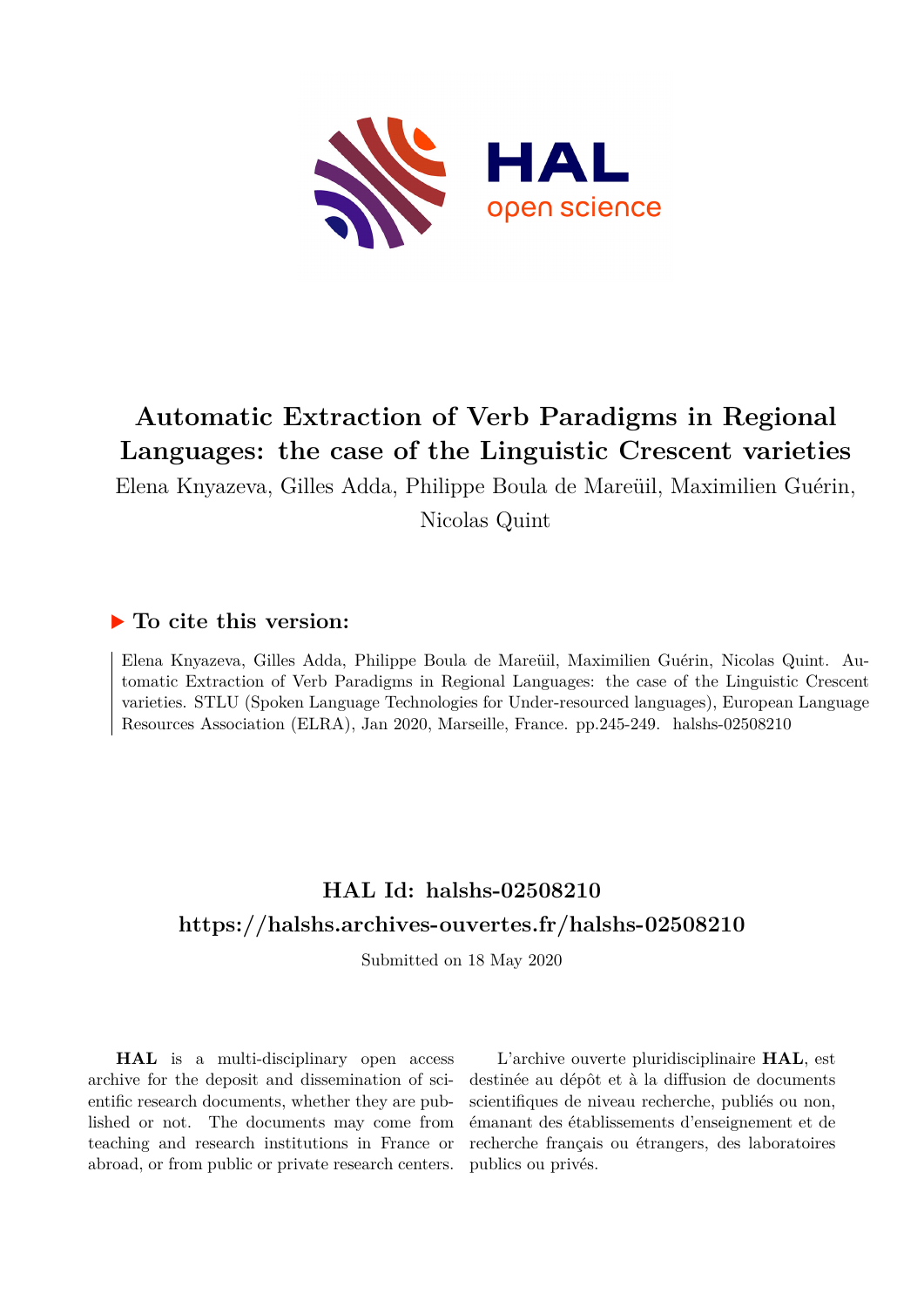## **Automatic Extraction of Verb Paradigms in Regional Languages: the case of the Linguistic Crescent varieties**

### **Elena Knyazeva<sup>1</sup> , Gilles Adda<sup>1</sup> , Philippe Boula de Mareüil<sup>1</sup> , Maximilien Guérin<sup>2</sup> , Nicolas Quint<sup>2</sup>**

<sup>1</sup> Université Paris-Saclay, CNRS, LIMSI, Orsay, France <sup>2</sup> LLACAN - UMR 8135 (CNRS/INALCO/USPC) Villejuif, France {knyazeva, gadda, Mareuil}@limsi.fr {maximilien.guerin, nicolas.quint}@cnrs.fr

#### **Abstract**

Language documentation is crucial for endangered varieties all over the world. Verb conjugation is a key aspect of this documentation for Romance varieties such as those spoken in central France, in the area of the Linguistic Crescent, which extends overs significant portions of the old provinces of Marche and Bourbonnais. We present a first methodological experiment using automatic speech processing tools for the extraction of verbal paradigms collected and recorded during fieldworks sessions made *in situ*. In order to prove the feasibility of the approach, we test it with different protocols, on good quality data, and we offer possible ways of extension for this research.

**Keywords:** language documentation, speech processing, dialectology, Linguistic Crescent, Romance languages

#### **1. Introduction**

An important and costly step in the process of language documentation is the transcription (total or partial transcripts) of speech data collected in the field. Several projects adopt a methodology involving the use of speech transcription systems (Adda et al. 2016; Michaud et al. 2018); in such an approach, it is necessary to adapt the systems so that they can transcribe (at least phonetically) speech collected during fieldwork. However, within the data gathered, some have either an approximate transcription (e.g. in the case of reading), or more or less precise information on its content, for example in the case of verb conjugations: the linguist proposes a verb, and the informant must give all the possible inflections, most often in a fixed order for tenses and persons. The question addressed in this paper is to explore whether it is possible to use a transcription system developed for a given language (here French) without precise adaptation of acoustic models, in order to produce both segmentation and transcription of verbal paradigms of a closely related language (here several Romance varieties spoken in central France), and the conditions under which the system will or will not require post-processing.

Verb conjugation is a major difficulty of the grammar of Romance languages. This holds true for the varieties spoken in the centre of France, in a transition area between *Oïl* and *Oc* varieties called *Croissant* 'Crescent', named after Ronjat (1913) because of its geographical shape, see Figure 1). Knowing that there are about 40 distinct types of verb inflections for a given local Crescent variety, to be multiplied by about 60 forms for different tenses, moods and persons, the descriptivist has to deal with at least  $40 \times 60 = 2,400$  different verbal inflection for each local variety. Speech processing can facilitate and speed up the analysis of huge amounts of data collected in the field.

Within the framework of an ongoing project described in

Section 2, many fieldwork sessions were done with native speakers in order to record these highly endangered varieties. In this paper, we will present automatic segmentation methods of recordings collected *in situ* in the linguistic Crescent, containing both Crescent and French data in order to extract the targeted content for linguistic studies, namely verb paradigms. The data consist of short recordings (typically less than one minute of speech) where the surveyed speaker conjugates a verb for all possible subjects in a given tense and mood.

In the ideal case, the classical order is followed: 1SG, 2SG, 3SG-M, 3SG-F, 1PL, 2PL, 3PL-M, 3PL-F. <sup>1</sup> An example, much less straightforward than in English (a poorly inflected language), is, in the commune of Dompierre-les-Églises (Guérin 2019:183): [i sori] 'I would know', [tə soria] 'you (SG) would know', [u sori] 'he would know', [al sori] 'she would know', [nə sorjɑ̃] 'we would know', [u sorjɛ] 'you (PL) would know', [i sorjɑ̃] 'they (M) would know', [al sorj $\tilde{a}$ ] 'they (F) would know'. The actual recordings however, are quite different: they may contain French (from the investigator), digressions (on the part of the interviewee, mainly in French), hesitations, errors (corrected or not), repetitions, a different order from the classical order, gaps, etc. The challenge is therefore to extract what interests us in the presence of these various types of noise and artefact. In the following, solutions are proposed, depending on whether the pronunciation of the searched paradigm is known (through previous descriptive work) or not, in which case we base ourselves on the paradigms already available for neighboring survey points. The two scenarios will be considered successively in Section 3 and will be evaluated in Section 4. Future

-

*Proceedings of the 1st Joint SLTU and CCURL Workshop (SLTU-CCURL 2020)* , pages 245–249 Language Resources and Evaluation Conference (LREC 2020), Marseille, 11–16 May 2020 c European Language Resources Association (ELRA), licensed under CC-BY-NC

<sup>&</sup>lt;sup>1</sup> List of abbreviations used in this paper:  $AZER =$ Azerables, CLFR = Cellefrouin,  $COND = conditional$ , F = feminine,  $FUT = future$ ,  $HYP = hypothesis$ ,  $M = masculine$ ,  $PL = plural$ ,  $SG = singular$ .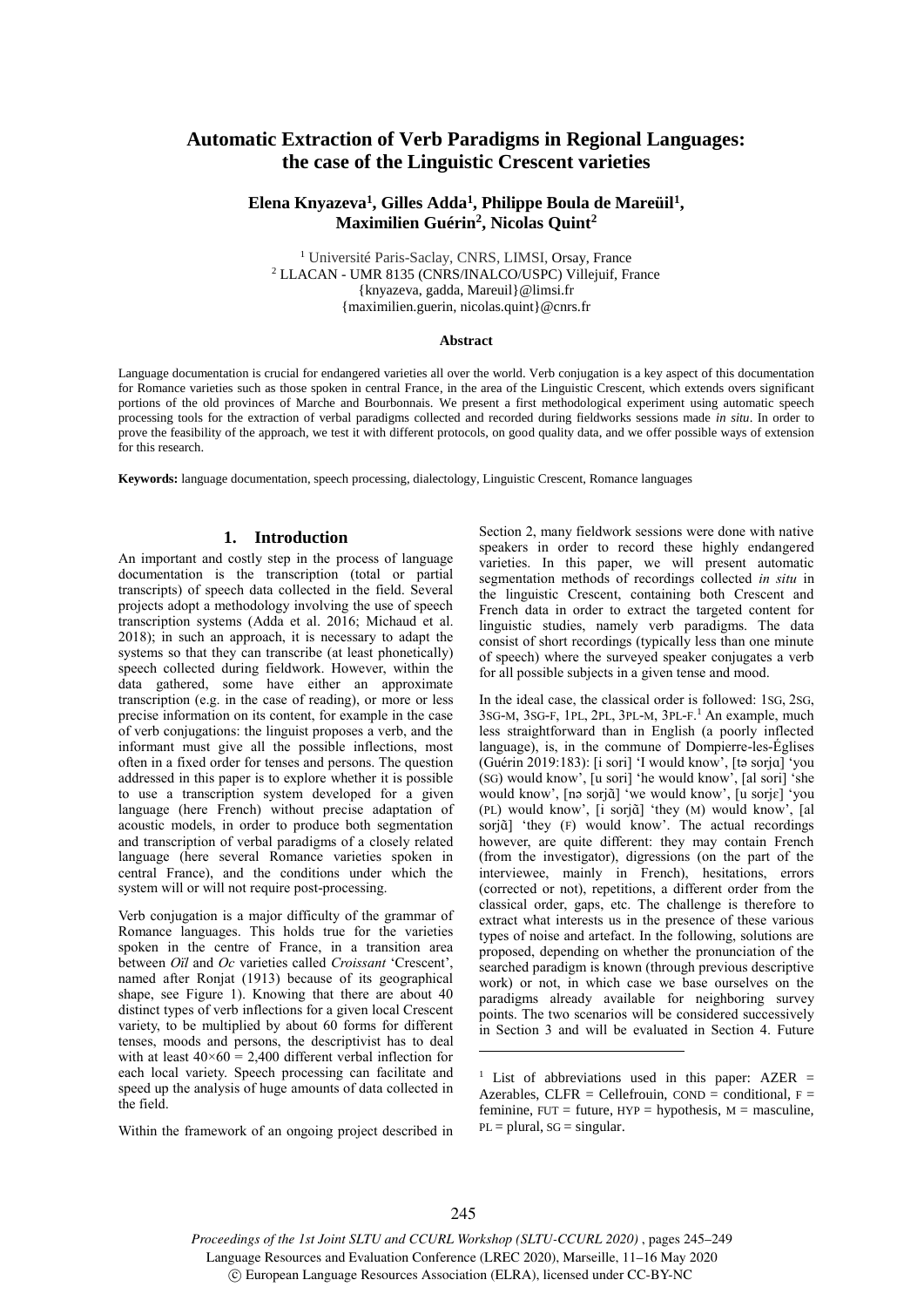work will be envisioned in Section 5.

#### **2. Background**

Field work was carried out in about 30 survey points (or local varieties), 16 of which will be considered here: Archignat, Azerables, Bonnat, Chaillac, Châteauponsac, Cellefrouin, Dompierre-les-Églises, Dunet, Jouac, La Châtre-Langlin, Luchapt, Naves, Oradour-Saint-Genest, Prissac, Saint-Léger-Magnazeix, Saint-Sornin-Leulac (see Figure 1). All the informants are elderly people (mean age > 70) who are also fully proficient in French. With the exception of Naves and Cellefrouin, we have 2 to 5 informants per survey point. Regarding pronunciation, phonological systems may vary from one survey point to another, but in most cases the phonetic realisations hardly differ from (regional) French.<sup>2</sup>



Figure 1: Map of the linguistic Crescent with the localisation of some of the surveyed varieties.

From a dialectological point of view, most of the 16 varieties considered here belong to two different groupings: (1) Archignat and Naves are *Bourbonnais* (i.e. eastern Crescent) varieties, showing closer affinities with Auvergnat Occitan; (2) most of the remaining points belong to the *Marchois* (i.e. western Crescent) group, which shows closer affinities with Limousin Occitan. In addition to Bourbonnais and Marchois, some survey points lying outside but in the close periphery of the Crescent have been taken into account in order to serve as control information. Among our 16-point sample, Châteauponsac represents a Limousin Occitan variety, spoken immediately South to the Crescent, while Dunet and Prissac represent Poitevin-Saintongeais (*Oïl*) varieties spoken immediately North to the Crescent.

All these varieties are being documented and described within the scope of two projects, namely *Les parlers du Croissant<sup>3</sup>* and VC2 - *Central Gallo-Romance: linguistics and ecology of a transitional zone*, 4 respectively funded by the French ANR (National Research Agency) and the

l

Labex EFL. These two projects regroup a team of researchers — including the authors of the present paper — working in different branches of language sciences and studying the Crescent varieties within various approaches and frameworks.

The descriptivist linguists working in these projects have developed standard questionnaires<sup>5</sup>aiming at providing a set of comparable data for as many varieties as possible. The verbal paradigms considered in this paper have been collected resorting mainly to one of these questionnaires (Brun-Trigaud, Guérin & Quint, 2018) as well as to several monographs devoted to Crescent verbs (e.g. Guérin, 2019; Lavalade, 1987; Quint, 1991; 1996). At least 24 different verbs were administered to the informants for each surveyed variety: regular and irregular patterns (including asyllabic models such as /kwɑ(:)/ 'brood' or  $/(1)$ j  $\alpha(')/$  'tie together (oxen)'<sup>6</sup>) as well as auxiliaries (the local equivalents of French *avoir* 'have' and *être* 'be'). Each verb paradigm was audio-recorded with a separate file for every tense or mood (see Section 1 above). Note that, in most cases, only one informant was recorded for each variety: as a matter of fact, the Crescent varieties are now on the verge of extinction and it is often not possible to find several active speakers for a given survey point.

#### **3. Methodology**

Under the assumption that the inventory of the dialect's phonemes is included in that of French, extracting verb forms pronounced in a Crescent variety could be defined as a task similar to searching for French words. However, adaptations of this technique were felt necessary. A system was consequently implemented, combining two recipes: automatic speech recognition (ASR) in French, provided by a public git repository and word spotting provided by the Kaldi distribution (Povey et al., 2011: egs/babel/s5b/).

The objective of ASR is to transcribe an audio stream or, more generally, to transform it into a lattice presenting the most likely pronunciation variants in a compact form. Three components are included:

 acoustic models (SGMMs learned from data collected within the framework of the LibriVox project: 13,620 sentences corresponding to 42 hours of read literary works);

-

<sup>2</sup> Some Southern Crescent varieties may exhibit phoneme inventories which happen to be much more at variance with French, including diphthongs such as  $\langle a^{\phi}, aw \rangle$  and palatal plosives  $/c$ ,  $\frac{1}{2}$ . However, such phonemes are absent from most of the varieties studied herein — or may be equated to French units for an automatic processing.

<sup>3</sup> http://parlersducroissant.huma-num.fr/projet.html 4http://www.labex-

efl.com/wordpress/2020/01/15/vc2central-gallo-romancelinguistics-and-ecology-of-a-transitional-zone/?lang=en

<sup>5</sup> http://parlersducroissant.huma-num.fr/participer.html

<sup>6</sup> The so-called asyllabic pattern is observed for verbs whose lexical root does not include any vocalic element and therefore cannot be stressed as such. For instance, in most Crescent varieties /kwɑ(ː)/ 'brood' has an asyllabic root /kw/, contrasting with the regular verb / $\int \tilde{a}^{T} \alpha(x) dx$ whose root /ʃɑ̃t/ is syllabic and includes a vocalic element /ɑ̃ /. When the stress is supposed to lay on the root in a given paradigm (e.g. 1SG present indicative), most syllabic roots remain unchanged (e.g. /i 'fat/ 'I sing') while asyllabic roots necessarily undergo a change in order to host the stress (e.g. /i ˈku/~/i ˈkwe/~/i ˈkwø/… 'I brood' according to the variety considered). For more details, see Guérin (2019: 127, 129, 149-150), Quint (forthcoming).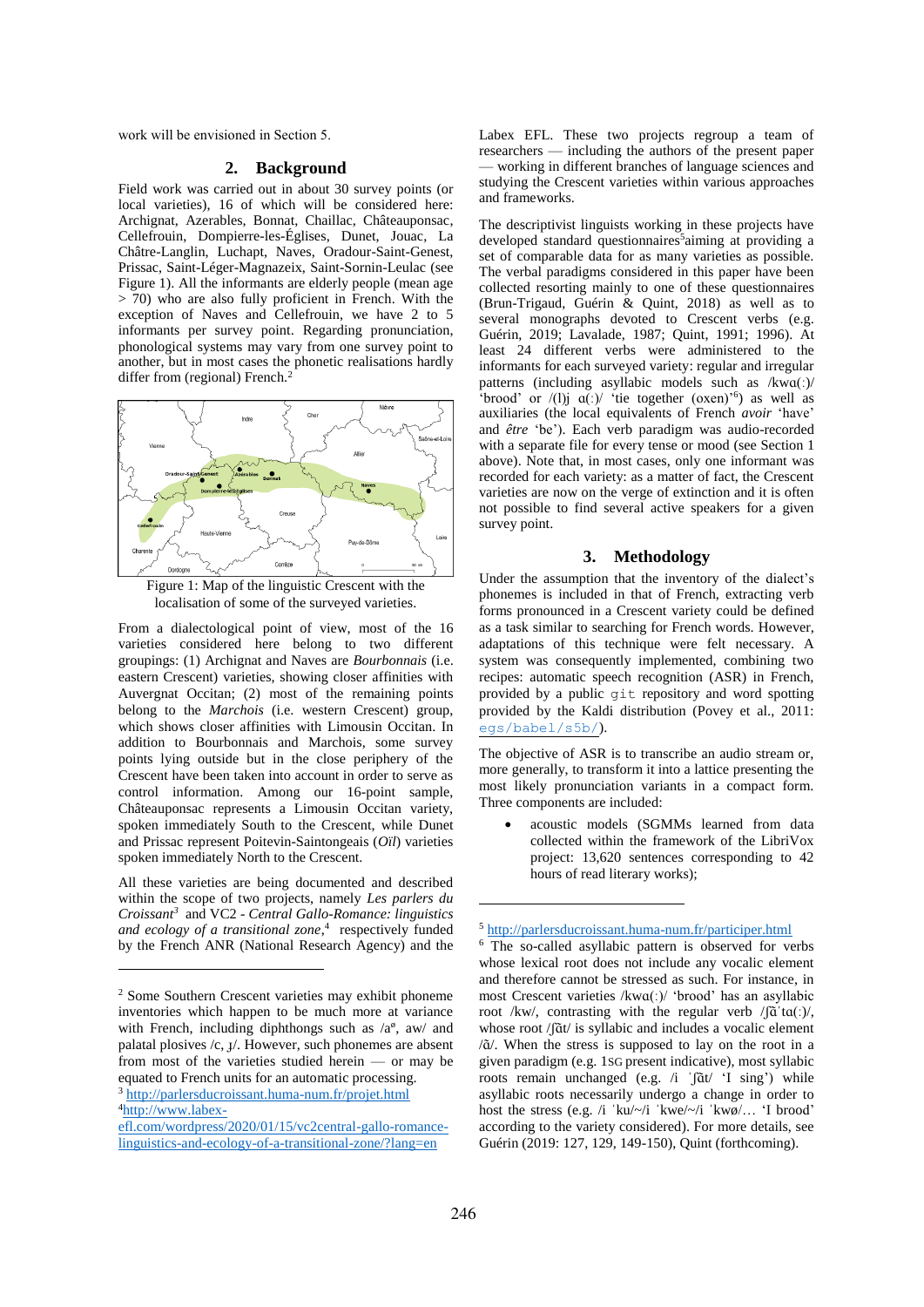- a language model, trained on the text of the same corpus using the IRST Language Modeling Toolkit (Federico et al., 2008);
- a French pronunciation dictionary provided in the git repository (including variants).

The recognition lattices, once they are obtained, are indexed in order to search for keywords. The result of the procedure is a list of hypotheses, each one containing the detected keyword, its start and end point in frames (one frame corresponding to 10 milliseconds), and the associated confidence score, which is the opposite of the posterior probability logarithm (see the examples below). Choosing the hypotheses is the final step of recognition. For all scenarios, French acoustic models are used.

#### **3.1 Scenario 1: the Paradigm is Known**

As the paradigm is known, we can supplement the language model and the pronunciation dictionary with this information. The language model is a mere unigram containing the French words as well as the searched verb paradigms, with constant weights (empirically set at 100, 1,000 or 10,000 times the weights of French words, depending on the dataset). The French pronunciation dictionary is supplemented with the searched paradigms, amalgamated with the associated subject personal pronouns, to avoid further confusions. For instance, for the verb *dire* 'say' in the Crescent variety of Cellefrouin (conditional present, singular subject), we added the following entries with their respective pronunciations in the pronunciation dictionary:

- dire-CLFR-COND-1SG idiri
- dire-CLFR-COND-2sG tidiri
- dire-CLFR-COND-3SG-M udiri
- dire-CLFR-COND-3SG-F adiri

An example of output of the system, for the pronunciation of 6 forms<sup>7</sup> of this verb in the conditional present, is as follows:

dire-CLFR-COND-1SG 197 254 0.0 dire-CLFR-COND-2SG 320 395 0.0 dire-CLFR-COND-3SG-F 473 550 0.0 dire-CLFR-COND-1PL 571 648 0.0 dire-CLFR-COND-2PL 678 750 0.0 dire-CLFR-COND-3PL-F 800 851 0.0

This example is almost an ideal case, because all paradigms were perfectly detected without any ambiguity. Yet, in other cases, we may have several hypotheses for the same form, as in the following example for the verb *voir '*see' in the Crescent variety of Naves when inflected in the future tense:

l

There may be three possible sources for these multiple hypotheses: (1) a form is repeated several times, (2) some forms are phonetically similar or identical to each other; (3) for some reason the speech recognition system failed to make accurate detections. To choose among these hypotheses, the confidence score could help us make a correct choice: for instance, the second 3PL-F form (from 1082 to 1161 frame) features a better confidence score (0.0 vs. 0.02). However, this is not always sufficient. In the previous example, the knowledge of the paradigm order allows us to choose the correct 1PL form, given that the two hypotheses have the same confidence score: the first hypothesis (from 565 to 648) is the only one correct with regard to the order, while the second hypothesis (from 825 to 913) results from a confusion with an alternative pronunciation for the 2PL form.

More generally, when selecting from various hypotheses, we added the following two structural constraints. (1) The conjugation is complete: if the 8 forms are not present (the feminine forms are quite often neglected, for instance<sup>8</sup>), this should be specified in a text file associated with the audio. (2) The remaining forms are pronounced in the classical order. These constraints, which are verified in the majority of high-quality recordings significantly contribute to improve the results, as exemplified above.

Technically, for each paradigm, a list of hypotheses with a confidence score greater than a given threshold is built. Then, these hypotheses are organised in a research lattice, where each path leading from the initial state to the final state consists of the hypotheses for the searched conjugation sequences. Only hypotheses compatible with the structural constraints are considered. Finally, the shortest path in this lattice is calculated, which enables the system to determine the best sequence of hypotheses.

#### **3.2 Scenario 2: the Paradigm is Unknown**

Scenario 2 represents a difficult task, namely when the verb paradigm of a given local variety is unknown. Yet, work done in nearby varieties may help to segment recordings from a new variety. The excerpt reported in Table 1 below shows that some forms may be repeated from one variety to another.

-

<sup>7</sup> In the Cellefrouin recordings, the speaker systematically omits 3SG-M and 3PL-M forms: therefore, the output contains only 6 persons.

voir-NAVES-FUT-1SG 95 169 0.0 voir-NAVES-FUT-2SG 217 302 0.0 voir-NAVES-FUT-3SG-M 324 407 0.0 voir-NAVES-FUT-3SG-F 451 538 3.89 voir-NAVES-FUT-3PL-F 451 544 0.02 voir-NAVES-FUT-1PL 565 648 0.0 voir-NAVES-FUT-2PL 695 783 0.0 voir-NAVES-FUT-1PL 825 913 0.0 voir-NAVES-FUT-3PL-M 957 1044 0.0 voir-NAVES-FUT-3PL-F 1082 1161 0.0

<sup>8</sup> See however the previous note for an opposite case in which the masculine forms are omitted.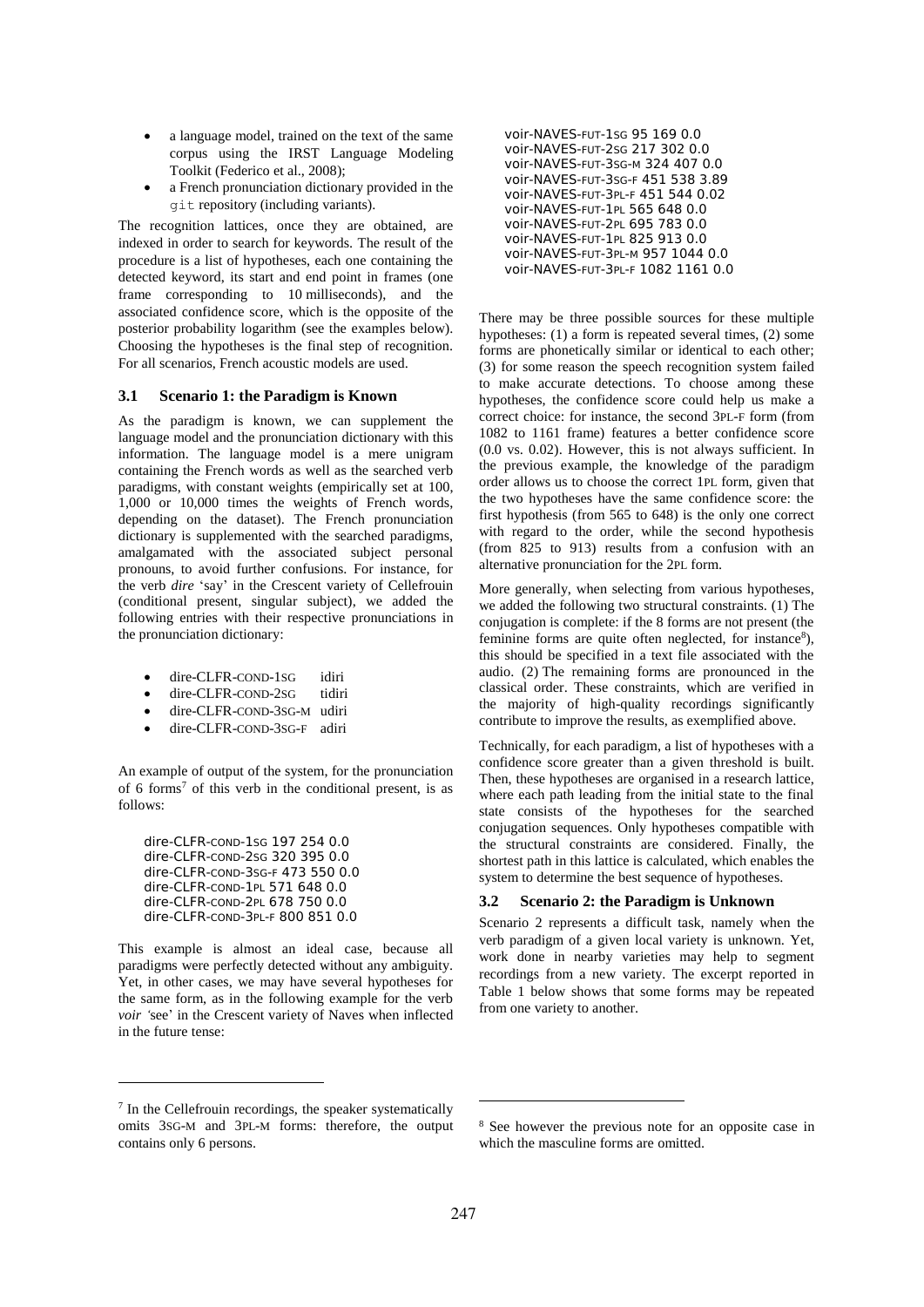| Cellefrouin | Dompierre-  | Oradour-        | <b>Bonnat</b> |
|-------------|-------------|-----------------|---------------|
|             | les-Églises | Saint-Genest    |               |
| i diri      | i diri      | <i>i</i> diri   | i diri        |
| ty diri     | to dirja    | ta diri         | to dirja      |
| u/a diri    | u/al diri   | $\phi$ /al diri | u/al diri     |
| nə dirjã    | nə dirjã    | nə dirjã        | nə dirje      |
| və dirje    | u dirje     | u dirje         | u dirje       |
| i/a dirjã   | i/al dirjã  | i/al dirjã      | u/al dirje    |

Table 1: Excerpt of known verb paradigms from four local varieties of the Linguistic Crescent.

Technically, for a new local variety (e.g. Azerables), a pronunciation dictionary is completed by combining the personal pronouns specific to this variety (e.g. *i, ti, u, al,*   $n(a)$ ,  $(v)$ *u*, *i*, *al*) with the different verb forms of the surroundings.

- dire-AZER-HYP-COND-1SG idiri
- dire-AZER-HYP-COND-2SG tidiri tidirjɑ
- dire-AZER-HYP-COND-3SG-M udiri
- dire-AZER-HYP-COND-3SG-F aldiri
- dire-AZER-HYP-COND-1PL nədirjã nədirjẽ
- dire-AZER-HYP-COND-2PL vudirje vudirjɛ
- · dire-AZER-HYP-COND-3PL-M idirjã idirjẽ
- dire-AZER-HYP-COND-3PL-F aldirjã aldirjẽ

This approach presupposes a certain proximity between the different points, which can lead to errors. For instance, Naves (one of our two only survey points in Bourbonnais, in the East of the Linguistic Crescent), does not have many closely related varieties, as the majority of our sample comprises Marchois varieties (the Western part of the domain, see Section 2 above). This may result in a lower detection quality.

#### **4. Evaluation**

The results achieved were manually evaluated on two sets of data by two experts of the corresponding areas. The first one was collected at Azerables; 15 recordings were selected, each containing the 8 persons of the present indicative of different verbs. <sup>9</sup> The pronunciations of these paradigms were approximated by the known pronunciations of the other local varieties spoken in the same region (the set of transcribed varieties reported in Section 2). These data are used in the first evaluation protocol.

The second set of data was collected in Naves. In a similar way, we selected 15 recordings containing the 8 persons of the present indicative of different verbs. <sup>10</sup> As Naves is

l

part of the set of transcribed local varieties, we designed two protocols with this second set of data: for the first one the exact pronunciation is known, while for the second one it is approximated as in the case of Azerables (for this reason, Naves was excluded from the set of varieties used in order to approximate the pronunciations of Naves). Table 2 summarises the three evaluation protocols.

| protocol | place        | pronunciations |
|----------|--------------|----------------|
|          | Azerables    | approximate    |
|          | <b>Naves</b> | exact          |
|          | <b>Naves</b> | approximate    |

Table 2: The different evaluation protocols.

The quality of the data collected for Azerables is comparable to that of Naves: both provide clean data where all forms<sup>11</sup> are pronounced properly, in the classical order, with few hesitations and unnecessary words.

The results are shown in Table 3. Regarding the correctly recognised paradigms, some happen to be segmented erroneously. The boundary problem may be addressed with appropriate post-processing; detections with imperfect boundaries are also an aid to manual processing by reducing the time required to extract a paradigm.

| protocol      | $#$ of     | $#$ and % of | $#$ and % of |
|---------------|------------|--------------|--------------|
|               | pronounced | paradigms    | paradigms    |
|               | paradigms  | correctly    | correctly    |
|               |            | segmented    | recognised   |
|               | 118        | 80 (67.8%)   | 101 (85.6%)  |
| っ             | 120        | 112 (93.3%)  | 117 (97.5%)  |
| $\mathcal{R}$ | 120        | 65 (54.2%)   | 90 (75.0%)   |

Table 3: Results of the manual evaluation: (from left to right) the protocol, the total number of paradigms present in the processed recordings, the number and percentage of paradigms segmented correctly, as well as the number and percentage of paradigms which are recognised correctly but whose boundaries may be misplaced.

Here are some remarks regarding these results:

- By comparing the two protocols with approximate pronunciations (1 and 3), we can conclude that the results for Azerables (protocol 1) are better than for Naves (protocol 3). This can be explained by the fact that in the set of transcribed varieties, there are many localities whose varieties are similar to Azerables. Naves, on the other hand, is an atypical example (it is one of the two eastern Crescent varieties contemplated in this study<sup>12</sup>), so its pronunciations are less well approximated.
- $\bullet$  By comparing the two protocols of Naves (2 and 3), we notice that knowing the exact paradigm (protocol 2) helps recognition a lot. The effect is further amplified by the fact that, as explained previously, pronunciation approximations for Naves are of poor quality.

-

<sup>9</sup> The first set consists of the following verbs: *acheter* 'buy', *aller* 'go', *avoir* 'have', *blanchir* 'whiten', *chanter* 'sing', *couver* 'brood', *devoir* 'have to', *dire* 'say', *être* 'be', *partir* 'leave', *pouvoir* 'be able to', *prendre* 'take', *savoir* 'know', *venir* 'come', *vouloir* 'want'.

<sup>10</sup> The second set consists of the following verbs: *aller* 'go', *avoir* 'have', *couver* 'brood', *faire* 'do', *lier* 'tie together (oxen)', *partir* 'go away', *pouvoir* 'be able to', *prendre* 'take', *savoir* 'know', *tenir* 'hold', *vendre* 'sell', *venir* 'come', *voir* 'see', *vouloir* 'want'.

 $11$  With a few exceptions (2 paradigms are missing in the Azerables set).

<sup>&</sup>lt;sup>12</sup> The other one is Archignat, see Section 2 above.